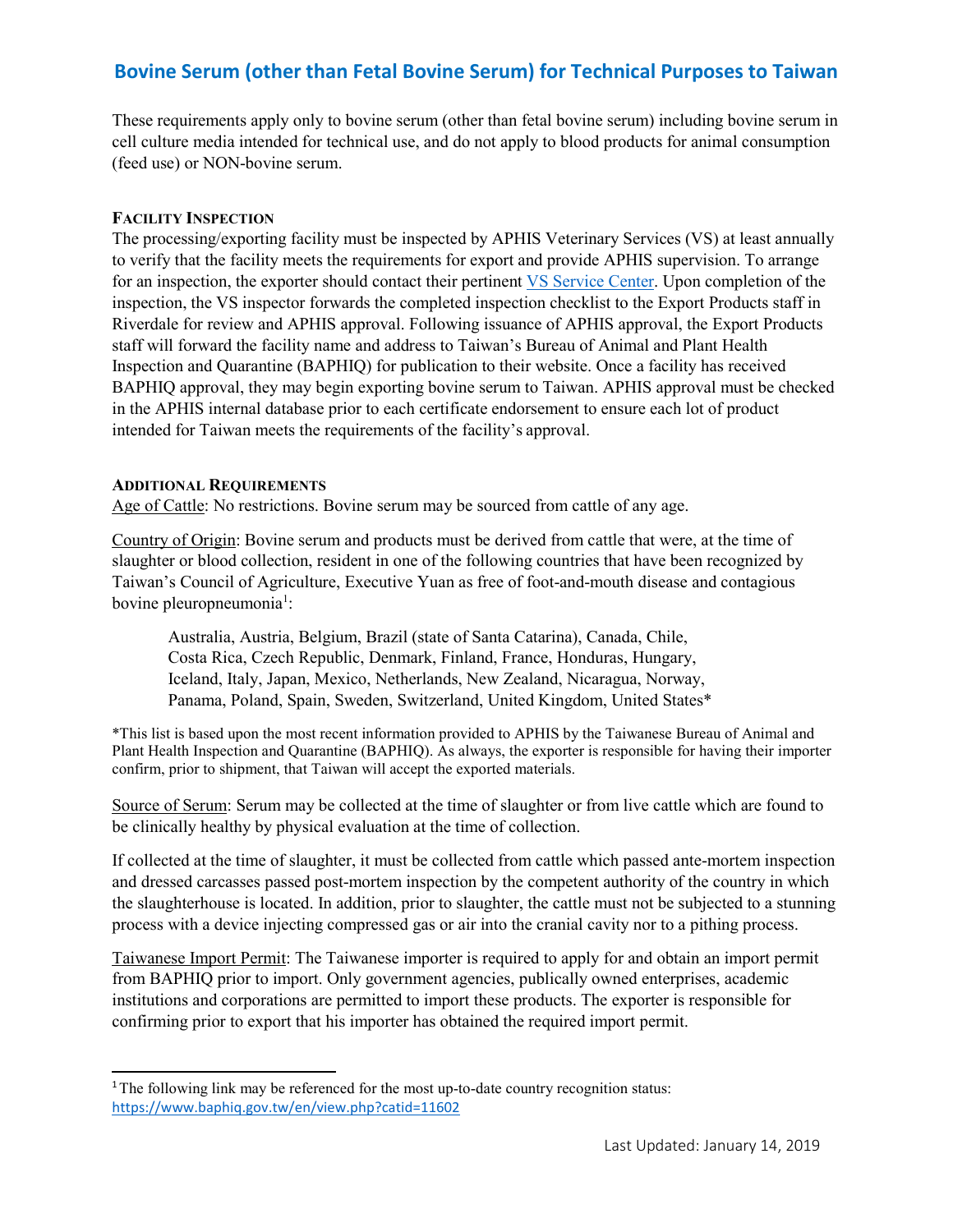# **Bovine Serum (other than Fetal Bovine Serum) for Technical Purposes to Taiwan**

Bovine serum imported from the United States is prohibited from being used for the production of biological products for ruminant use, or for in-vivo tests/research purposes in Taiwan.

Production/Handling of Serum: Facilities may process serum designated for Taiwan in the same facility as ineligible serum or derivatives. However, appropriate measures must be taken to effectively segregate the serum for export to Taiwan from ineligible materials.

The exporter should be advised that Taiwan has indicated that the consignment must meet the relevant regulations of the International Air Transport Association (IATA). APHIS does not verify anything regarding the regulations of IATA and this requirement may not be referenced on the VS Form16-4.

The information presented on the inner package label must include the product name and lot number.

## **PROCEDURES FOR CERTIFICATE ENDORSEMENT**

In addition to meeting other APHIS VS requirements regarding issuance of zoosanitary (animal health) export certificates, the exporter must present the following with the draft VS Form 16-4 to the pertinent VS Service Center:

- 1. A properly notarized affidavit containing all certification statements appearing in the "Additional Declarations" section of the VS Form 16-4 under the affidavit line. The pertinent VS Service Center can provide details on how to prepare a proper notarized affidavit.
- 2. Laboratory results must be presented with the certificate showing that the materials have been tested (with negative results) for the following: mycoplasma, bovine viral diarrhea, infectious bovine rhinotracheitis, and exotic bluetongue. In case of imported products, the government certificate may contain certification of this testing as noted below.
- 3. For imported materials: A certificate<sup>2</sup> (for the specific lot of raw material that the exported materials are derived from) endorsed by a full-time salaried veterinarian of the agency responsible for animal health in the country of origin stating:
	- a. That the materials are derived from cattle that were, at the time of slaughter or blood collection, resident in [*insert one of the following:* Australia, Austria, Belgium, Brazil (state of Santa Catarina), Canada, Chile, Costa Rica, Czech Republic, Denmark, Finland, France, Honduras, Hungary, Iceland, Italy, Japan, Mexico, Netherlands, New Zealand, Nicaragua,Norway, Panama, Poland, Spain, Sweden, Switzerland, United Kingdom, United States].
	- b. [*If blood is collected from slaughtered cattle*] That the materials are derived from cattle that have passed ante-mortem and whose dressed carcasses have passed post-mortem inspection by the competent authority of [*insert name of country of origin*].
	- c. [*If blood is collected from live cattle*] That the materials are derived from cattle that were clinically healthy by physical evaluation at the time of collection.
	- d. [*If blood is filtered or irradiated in the country of origin*] That the materials have been filtered through a filter of 0.22μm or less or has been irradiated with gamma-rays at a dosage of 25 kGray (2.5MRad) or more, and has been tested and found free from mycoplasma, bovine viral diarrhea, infectious bovine rhinotracheitis, and exotic bluetongue. [If testing is performed in the U.S., laboratory results must be presented with the certificate showing that the materials have been tested (with negative results) for the listed diseases.]

<span id="page-1-0"></span><sup>&</sup>lt;sup>2</sup> An easily readable copy is acceptable